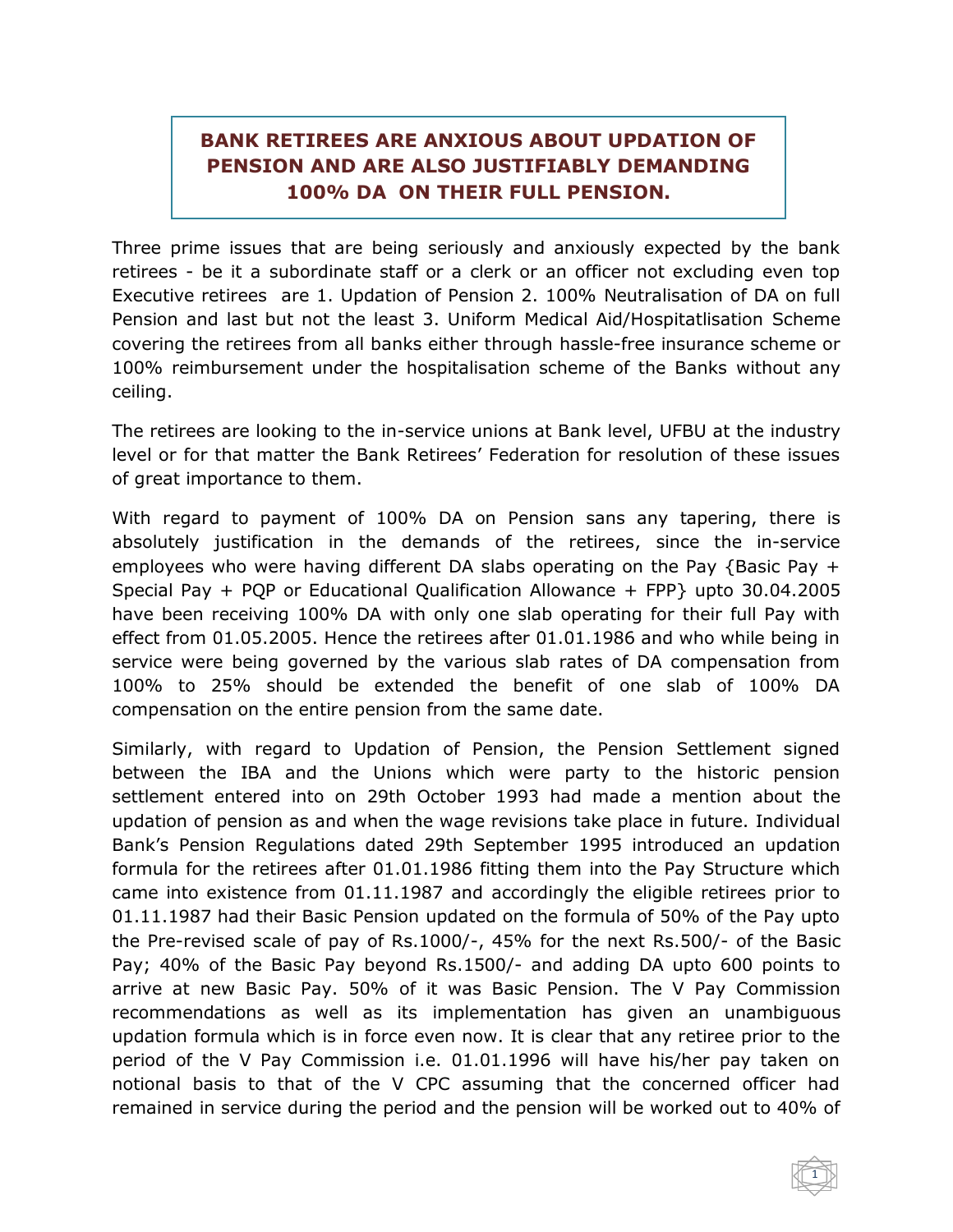the Pay. If he was a retiree during the V CPC period, then it would be 50%. This has ensured an anomalous-free updation formula till date. When the pension settlement was signed in the banking industry or when the Pension Regulations have been adopted by respective Bank Board, it is with the clear dictum that bank pension rules is modelled on central government pension rules, called as CCS Rules and that of the RBI Pension Regulations. Hence there is an absolute need for updation of pension. The loss to the pensioners is very huge and there is no justification what so ever as to why the updation is denied to them.

If we look to the sufferings of the retirees who are refusing to go for even check up, much less getting hospitalised, it is surely because of the commercialisation that rules the roost when it comes to exorbitant charges that are being levied even by mediocre hospitals/nursing homes or pathology units. It is for this sheer reason that introduction of uniform medical aid/hospitalisation scheme for the retirees from all banks brooks no delay.

| <b>RETIREES DURING THE PERIOD 01.11.1987 TO 31.10.1992</b> |         |         |            |              |              |  |  |  |
|------------------------------------------------------------|---------|---------|------------|--------------|--------------|--|--|--|
| <b>Basic</b>                                               | Pension | Pension | If 100%    | 50% Updation | 40% Updation |  |  |  |
| Pay                                                        |         | $+DA$   | DA is paid | Pension + DA | Pension + DA |  |  |  |
| 1670                                                       | 835     | 6581    | 6581       | 10680        | 8544         |  |  |  |
| 3220                                                       | 1610    | 12244   | 12688      | 19148        | 14773        |  |  |  |
| 4520                                                       | 2260    | 15765   | 17359      | 24594        | 19675        |  |  |  |
| 5050                                                       | 2525    | 16493   | 19394      | 27572        | 22058        |  |  |  |
| 5650                                                       | 2825    | 17316   | 21698      | 32508        | 26007        |  |  |  |
| 7000                                                       | 3500    | 19170   | 26883      | 44252        | 35402        |  |  |  |
| <b>RETIREES DURING THE PERIOD 01.11.1992 TO 31.10.1997</b> |         |         |            |              |              |  |  |  |
| 6420                                                       | 3210    | 12777   | 13209      | 19148        | 15318        |  |  |  |
| 9200                                                       | 4600    | 16597   | 18929      | 25274        | 20220        |  |  |  |
| 10450                                                      | 5225    | 17723   | 21501      | 30806        | 24645        |  |  |  |
| 12650                                                      | 6325    | 19704   | 26027      | 39827        | 31861        |  |  |  |
| 14000                                                      | 7000    | 20920   | 28805      | 44252        | 35402        |  |  |  |
| <b>RETIREES DURING THE PERIOD 01.11.1997 TO 31.10.2002</b> |         |         |            |              |              |  |  |  |
| 5850                                                       | 2925    | 8232    | 8232       | 11361        | 11361        |  |  |  |
| 10880                                                      | 5440    | 14739   | 15310      | 19828        | 15863        |  |  |  |
| 14240                                                      | 7120    | 17566   | 20038      | 25275        | 20220        |  |  |  |
| 15760                                                      | 7880    | 18671   | 22177      | 28338        | 22671        |  |  |  |
| 17280                                                      | 8640    | 19776   | 24316      | 33444        | 26755        |  |  |  |
| 21300                                                      | 10650   | 22698   | 29973      | 44252        | 35402        |  |  |  |

## **A WORKING ON THE 100% DA FOR ALL RETIREES PRIOR TO 01.11.2002 AND UPDATION OF PENSION FOR ALL RETIREES UPTO 31.10.2007**

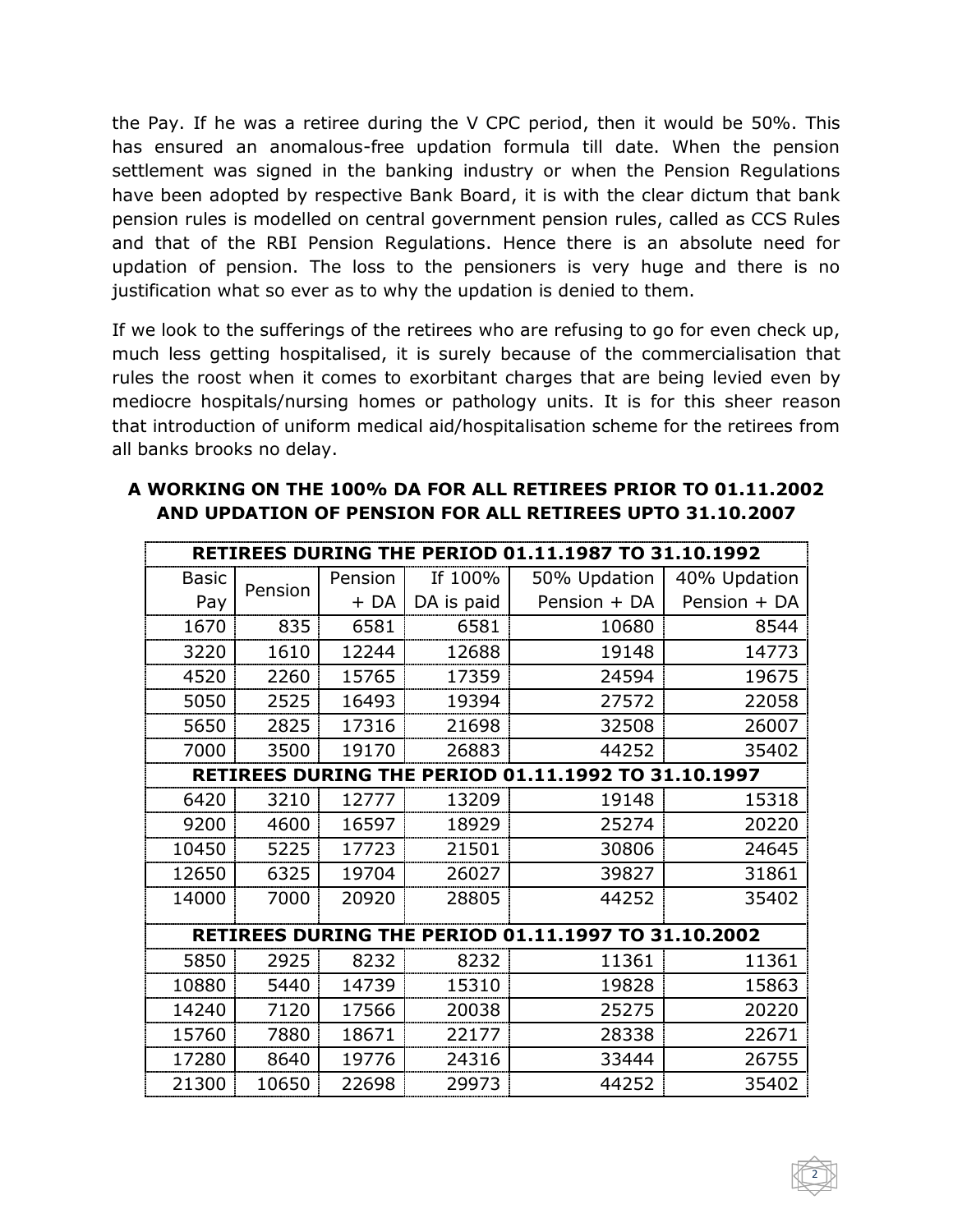| <b>Basic</b>                     | Pension | Pension | If 100%    | 50% Updation | 40% Updation |  |  |  |  |
|----------------------------------|---------|---------|------------|--------------|--------------|--|--|--|--|
| Pay                              |         | $+DA$   | DA is paid | Pension + DA | Pension + DA |  |  |  |  |
| <b>RETIREES AFTER 01.11.2002</b> |         |         |            |              |              |  |  |  |  |
| 9180                             | 4590    | 9588    | 9588       | 11701        | 9361         |  |  |  |  |
| 16570                            | 8285    | 17307   | 17307      | 20509        | 16407        |  |  |  |  |
| 21040                            | 10520   | 21976   | 21976      | 25275        | 20220        |  |  |  |  |
| 23520                            | 11760   | 24567   | 24567      | 28338        | 22671        |  |  |  |  |
| 25380                            | 12690   | 26509   | 26509      | 32508        | 26006        |  |  |  |  |
| 27300                            | 13650   | 28515   | 28515      | 36763        | 29410        |  |  |  |  |
| 28660                            | 14330   | 29935   | 29935      | 38806        | 31044        |  |  |  |  |
| 30020                            | 15010   | 31356   | 31356      | 40933        | 32746        |  |  |  |  |
| 31600                            | 15800   | 33006   | 33006      | 43146        | 34516        |  |  |  |  |
| 32600                            | 16300   | 34051   | 34051      | 44252        | 35402        |  |  |  |  |

The above table is prepared on an illustrative basis and hence not exhaustive. We have in fact made working for all the 36 possible stages on which retirement normally takes place in all cadres from subordinate staff to General Manager cadre and based on the August 2012 month DA paid to the bank retirees, after one completes the minimum full qualifying service of 33 years in order to get full basic pension of 50% of last drawn basic pay. Only the basic pay has been taken into account and the FPP, PQP, SPECIAL PAY & Educational allowances drawn by the retiree at the time of retirement have not been reckoned. The columns above are: Basic pay drawn at the time of retirement, basic pension at 50%, the present basic pension + DA drawn, if 100% DA is conceded, what would be the amount of basic pension + DA @ 100%, updation of basic pension at 50% of the IX Bipartite/joint note effective from 01.11.2007 for all retirees upto that period and the assumption that if the updation is done for past retirees at 40% of the basic pay of 01.11.2007 on the lines of the central government CCS Rules governing Pension.

The working has been done taking into account approximately 1,23,500 retirees upto 31.10.2007 from the inception of pension implementation i.e. all those who have retired after 01.01.1986.

Based on the working for the entire number of retirees who have to get the advantage of 100% DA, updation of pension till 31.10.2007, costing exercise has been undertaken. It is found that if 100% DA is to be paid to all retirees upto 31.10.2002 for the entire basic pension instead of the present system of DA compensation which is based on four slabs of 100% for a small part of pay for officers, 82.5% for a part, 50% for another small part and for a major part at 25% compensation of DA [Since all retirees after 1.11.2002 are being paid 100% DA on full basic pension with single slab of DA @ 0.18% for all from sub staff to General